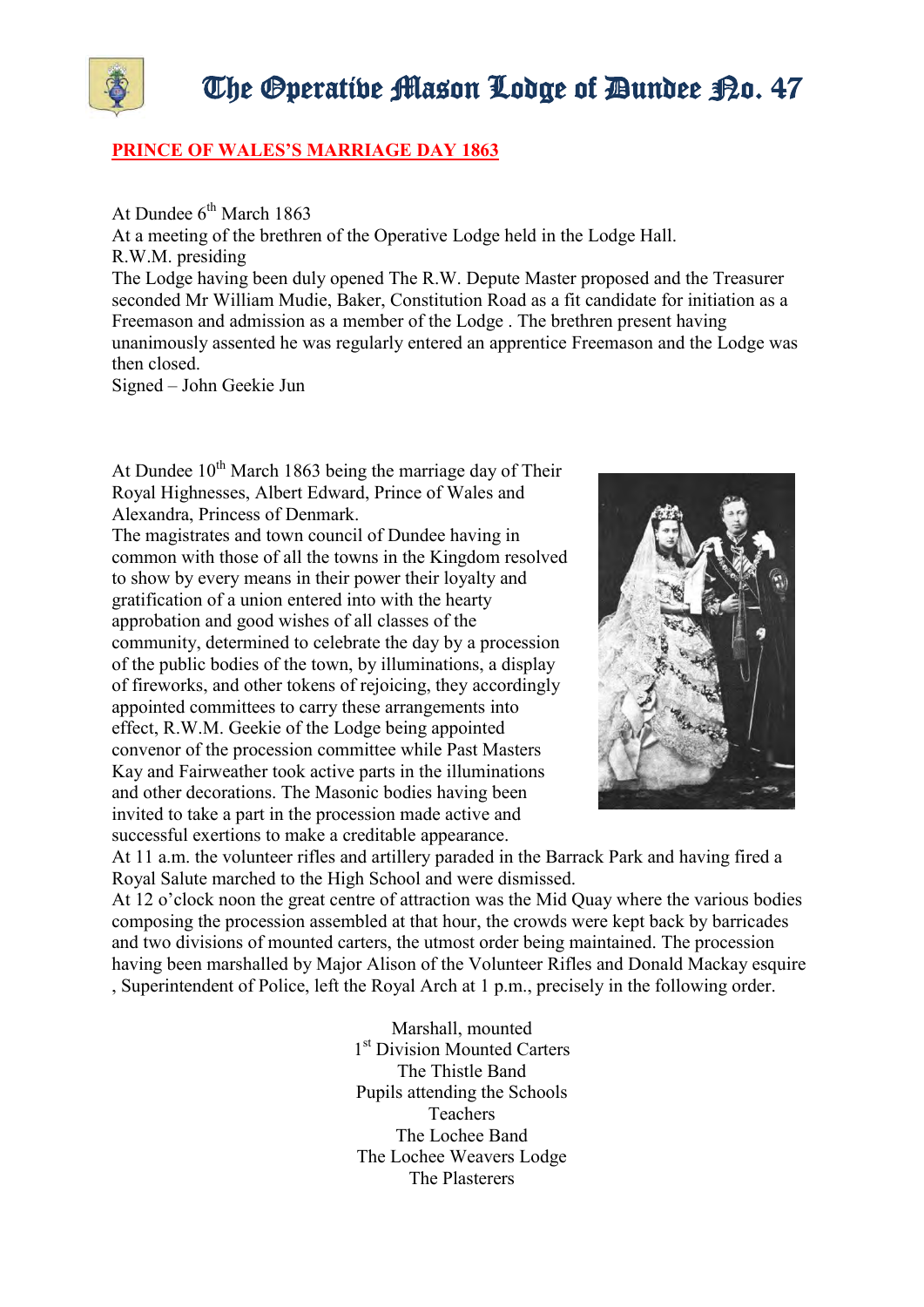

## The Operative Mason Lodge of Dundee P.o. 47

The Tailors St Crispin's Lodge The Bakers The Union Royal Arch Chapter The Dundee Band

| The Masonic Lodges in the following order |                          |           |
|-------------------------------------------|--------------------------|-----------|
| No.                                       | Names of Lodge           | Attending |
| 317                                       | Camperdown               | 40        |
| 254                                       | Caledonian               |           |
| 225                                       | Forfar & Kincardine      | 60        |
| 158                                       | <b>Thistle Operative</b> | 45        |
| 78                                        | St David's               | 20        |
| 49                                        | Ancient                  | 70        |
| 47                                        | Operative                | 90        |

The Hilltown Band The Sailors The Royal Naval Volunteers The Seamen's Fraternity The Circus Band The Three United Trades The Nine Incorporated Trades The Guildry Band of the Dundee Rifle Volunteers The Provost, Magistrates and Town Council The carriage bearing The commemorative trees to be planted in the Baxter Park 2<sup>nd</sup> Division Mounted Carters Marshall, mounted

The procession proceeded by Dock Street, Union Street, Nethergate, Perth Road, St Peter Street, Hawkhill, Overgate, High Street, Reform Street, Panmure Street, King Street, Princes Street &c to the north gate of the Baxter Park. On the van of the procession arriving there a halt took place and open order was taken through which the Provost, Magistrates and Town Council preceded by the Volunteer Band and accompanied by the Master of each Masonic Lodge and a representative from each body proceeded to the Park, where immediately to the north of the Pavilion, Provost Parker, amid the cheers of those assembled, planted two lime trees in commemoration of the day. The procession then returned in inverted order, by way of Albert Street, Princes Street, King Street, St Andrew's Street, Trades Lane, Dock Street and Castle Street to the High Street where Provost Parker thanked the members of the procession for their attendance and the citizens for their orderly behaviour, three hearty cheers having been given for the young couple and three for Provost Parker the procession broke up. The brethren of the Operative Lodge adjourned to their own hall and partook of some refreshments, and, after showing their loyalty to their Queen, drank in enthusiastic style (drank) long life, health and happiness to the Prince and Princess of Wales

The procession had an imposing appearance many beautiful flags and banners and other paraphernalia were displayed. Floral arches were erected on its route, one at Rose Angle,